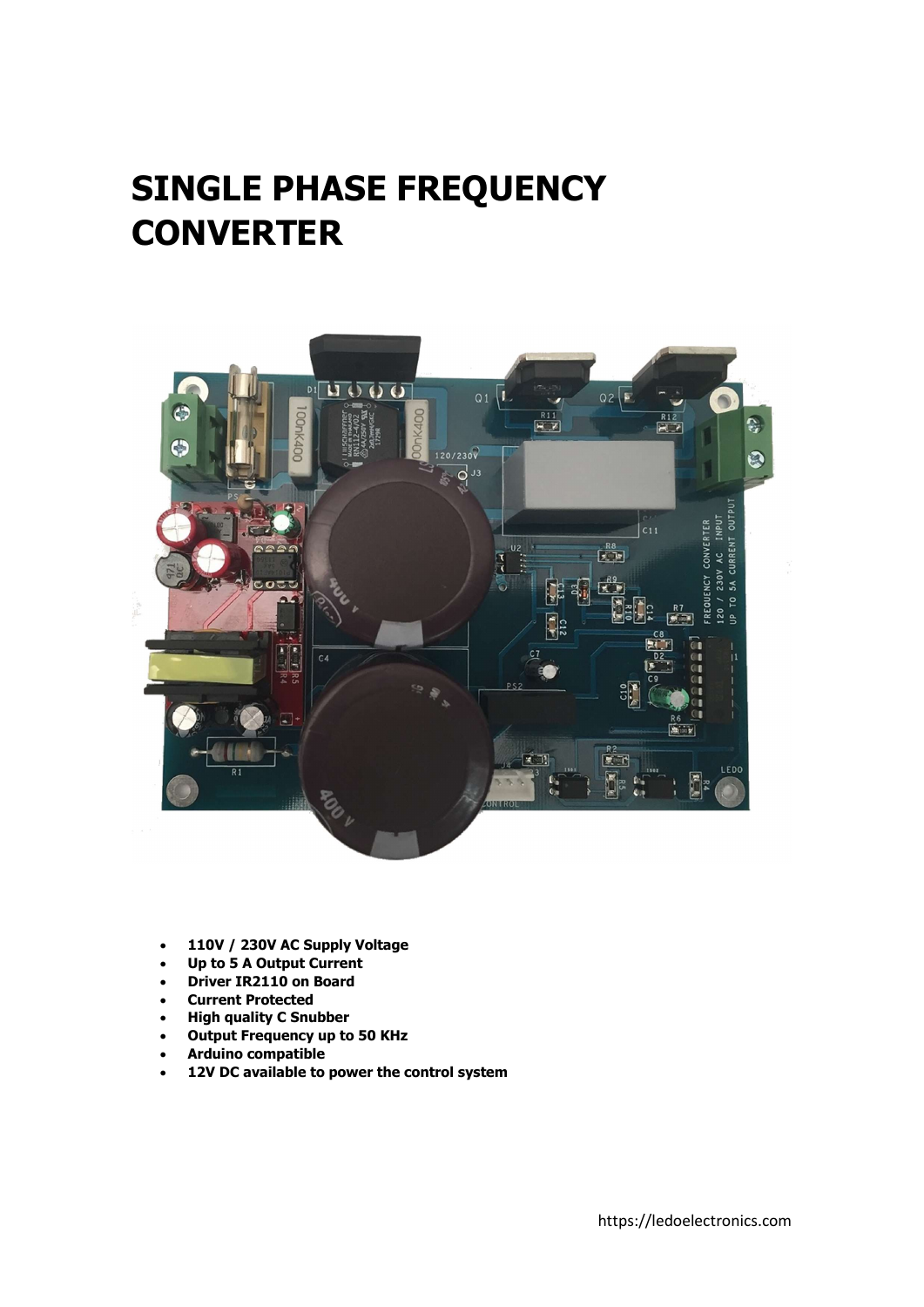The module contains all the necessary power elements for the implementation of an efficient and versatile single-phase frequency converter.

Although it is intended to serve as a training and learning kit for students, it can also be used as part of a professional converter, with very diverse applications:

- Speed control by frequency of a single-phase alternating current motor up to 1HP
- High voltage generation, using high frequency transformer
- Ultrasonic cleaning equipment
- Feeding of vibrators with electromagnet
- Etcs.

It has a line rectifier, which allows selecting the supply voltage between 110V and 230V AC, to obtain a rectified and filtered voltage of about 300V DC at its output. The capacitors C3 and C4 of the filter also fulfill the function of a voltage divider, offering a middle point for the load connection.



Fig.1. AC-DC Circuit.

The board incorporates the PS1 power module, manufactured by Ledoelectronics, which produces 12V DC isolated from the network, to power the control system.

For the excitation of the MOSFETs or IGBTs a gate amplifier has been implemented, based on the popular IC IR2110 from International Rectifier in its standard connection. For its power supply we use the isolated DCDC TMA1212S, since we need the 12V DC

Isolated from the AC line potential, available for the control circuit. For the same reason, we use two optocouplers to isolate the control signals.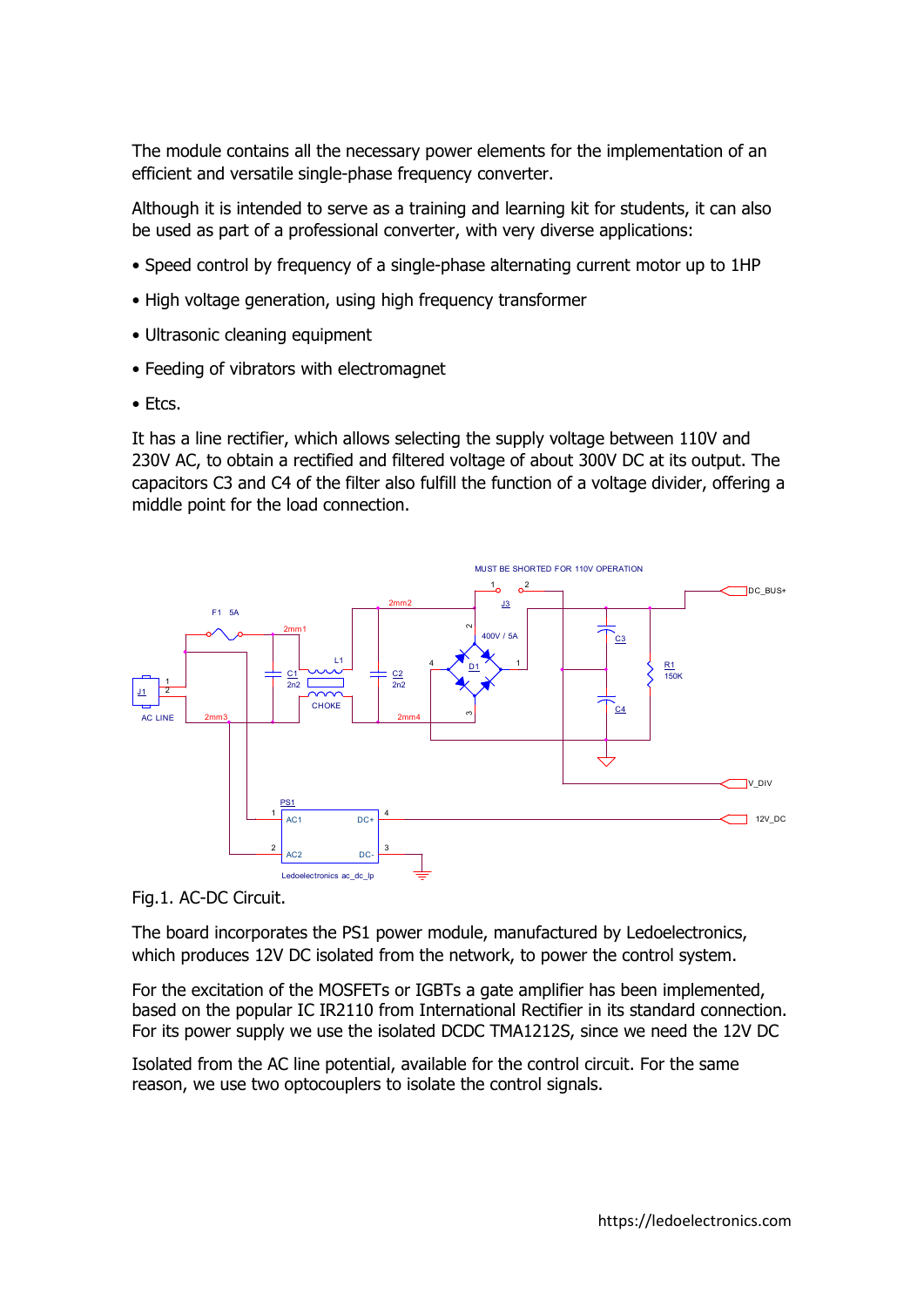

Fig.2. DC-AC Circuit.



Fig.3. Hall Sensor and signal Inputs.

The IC ACS723-05 offers an analog voltage at its output that is linearly dependent on the current flowing through the drive load. Its value is 2.5V in the absence of current, and it increases at a rate of 400 mV / A. Resistors R9 and R10 form a voltage divider, to adapt their output to 3.3V microcontrollers. The current analog signal present on pin 4 of the J4 connector can be used by the control circuit to protect the converter.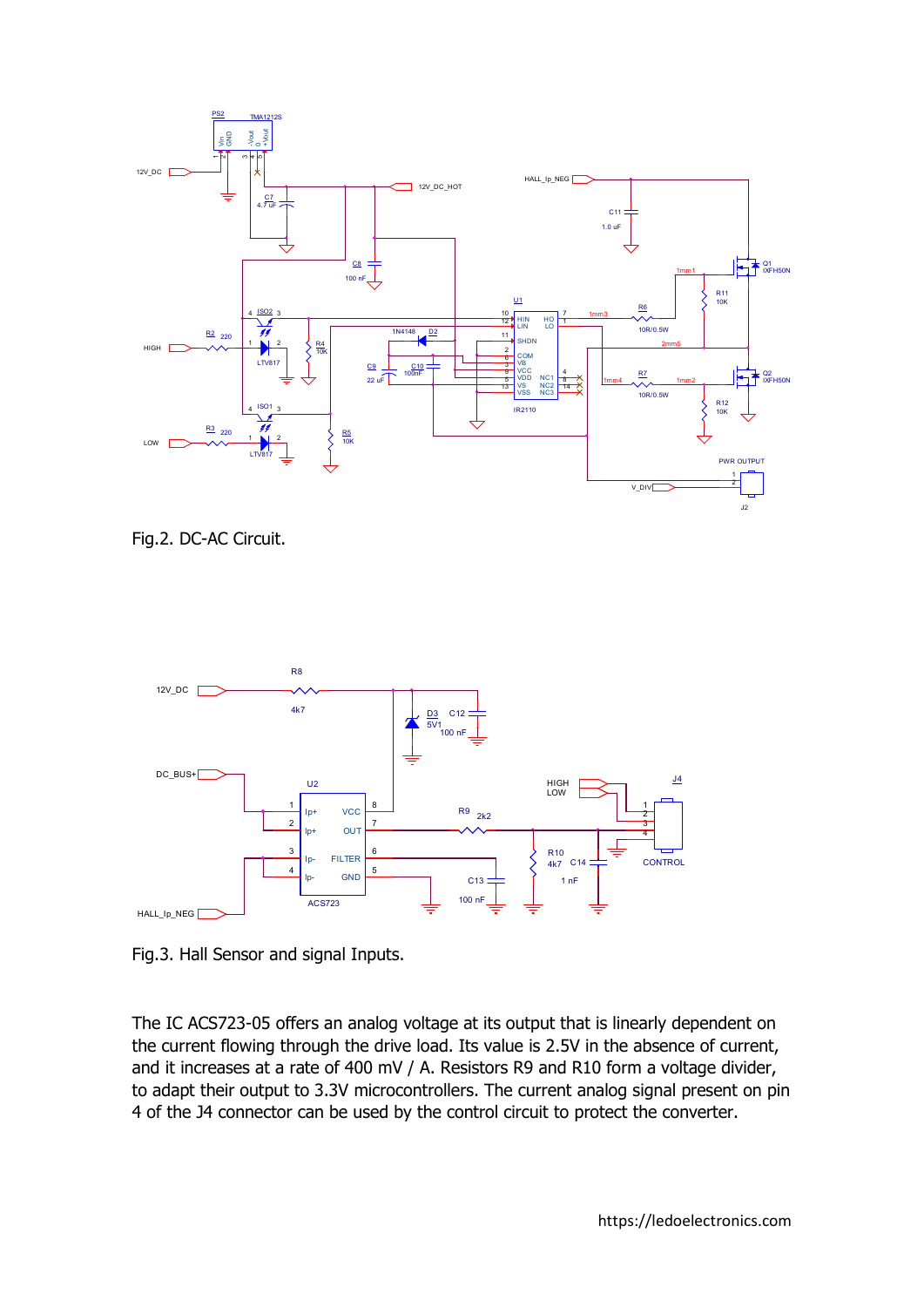## CONTROL SYSTEM

This module does not have any control system. For its operation, it requires a minimum of two digital signals out of phase 180º for the excitation of the power transistors. Furthermore, it would be useful to be able to manage the analog current signal, as a means of protection.

The control circuit for this converter is relatively straightforward, and those unfamiliar with microcontroller programming can implement it with hardwired logic.



Fig. 4. Control circuit based on IC CD4047.

The CD4047 IC already generates the two 180º out-of-phase signals, necessary for the operation of the converter (these are present on pins 10 and 11), however, their use is not recommended, due to the absence of dead times.

In this type of converter both power transistors are on the same arm, and the working voltage is high (more than 300V). A peculiarity of all power semiconductors that are used as switches is that they are all faster to turn on than to turn off. This is even more pronounced in the case of IGBTs and thyristors.

If we use two signals 180º out of phase and with a 50% duty cycle, then in each commutation (twice per period) both transistors are conducting at the same time for hundreds of nanoseconds. Although very short, this is a full-blown short circuit, which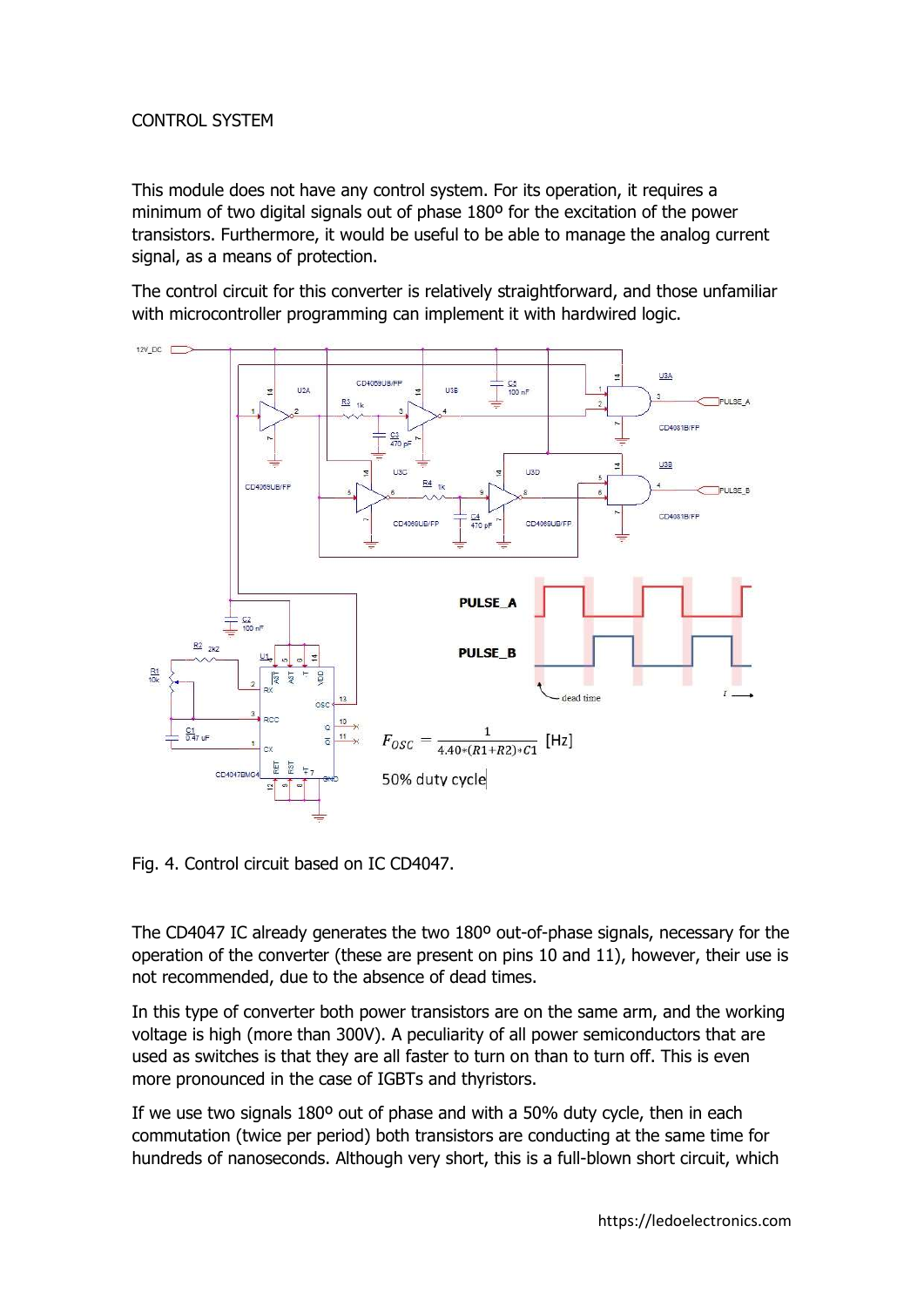lowers the performance of the converter, generates a lot of noise, and can damage the transistors. In English literature this is known as Shoot-through Current.

For this reason, in the circuit of Fig. 4. We use additional circuitry to generate the dead times. To this circuit we could also add an analog comparator LM293 and combine it with the two unused AND gates in U3 to protect the converter using the current signal from the Hall detector ACS723-05.

Hardwired logic is the past. Much more attractive is to make the control system taking advantage of the hardware resources present in modern microcontrollers that we see in all digital platforms. The microcontroller control allows to implement PWM modulation, to reduce the output voltage, as we decrease the motor working frequency, keeping the flux at its nominal value.

The Ledoelectronics SAMTFT3.5 TOUCH development module is pin-to-pin compatible with this converter and is the one that has been used during its commissioning and operation. It incorporates a 32-bit ARM controller with hardware module for PWM generation with dead times and 12-bit ADC among many other peripherals.



Fig. 5. Inverter control using Ledoelectronics SAMTFT3.5 TOUCH module.

To control the converter, any microcontroller-based system can be used. Its logic is compatible with 3.3V, 5.0V and 12V platforms. All control signals are duly isolated from the network potential by optocouplers. Resistors R2 and R3 must match the type of logic used for control (3.3V and 5.0V by default).